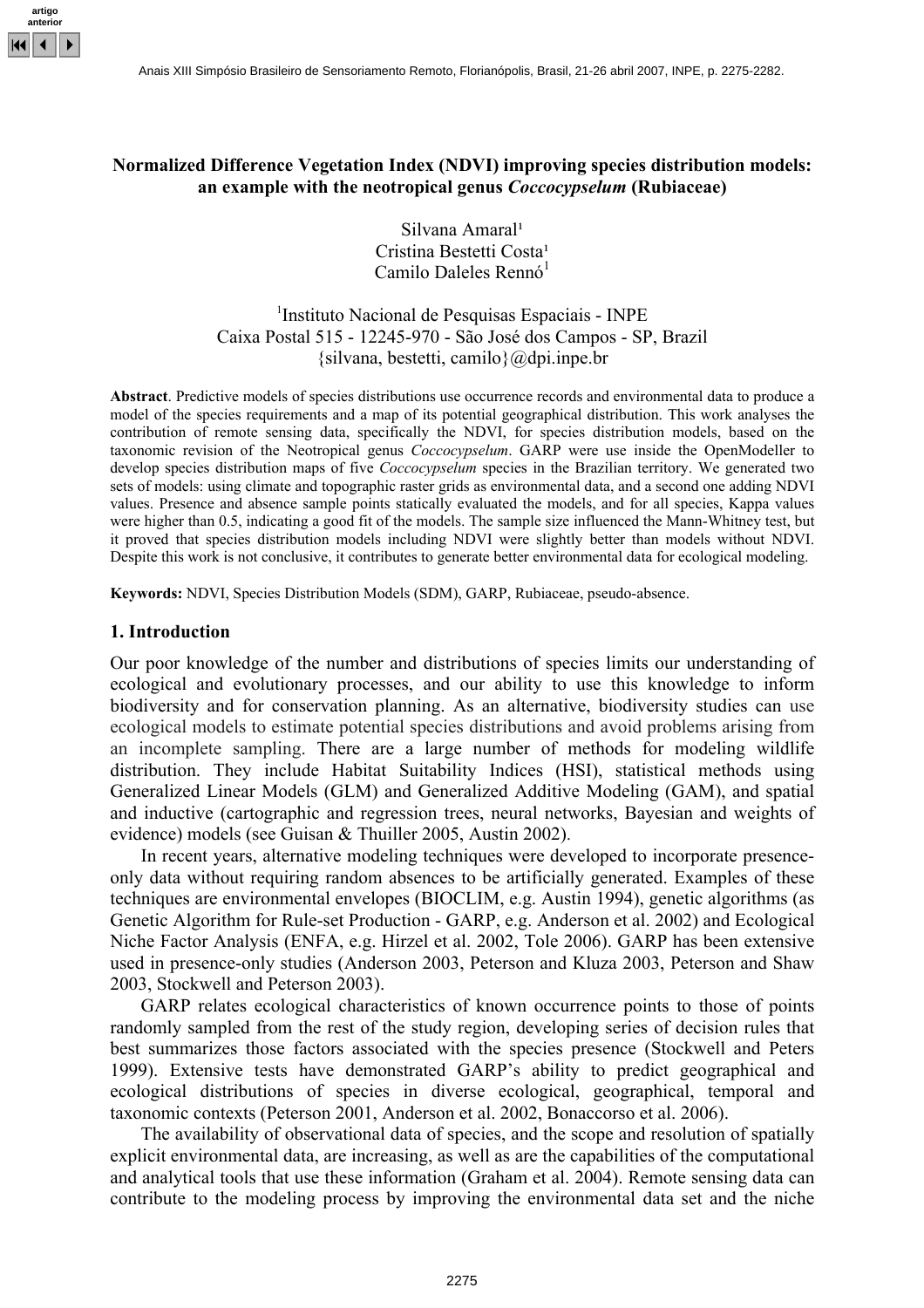characterization. AVHRR/NOAA(Advanced Very High Resolution Radiometer/ National Oceanic & Atmospheric Administration) imagery, in combination with other variables, proved to have sufficient resolution to model the range of bird species (Suárez-Seoane et al. 2002). METEOSAT (Meteorological Satellite) temporal series was tested to improve climate data for wild life distribution models (Suárez-Seoane et al. 2004). Oindo and Skidmore (2002) presented that multi-temporal Normalized Difference Vegetation Index (NDVI) data when related to changes in primary productivity, can be used to model trends in species richness. Parra et al. (2004) observed that remote-sensing data, such as NDVI, should be used with discretion in topographically complex regions with heavy cloud-cover, although it has potential to improve ecological niche modeling.

The use of a vegetation index contributes to the species distribution modeling process by providing information about the canopy closure, the phenological status, and the water content variation within the different Brazilian physiognomies. We hypothesize that species distribution models that uses vegetation index (NDVI) as an additional environmental variable would improve the representation of a species spatial distribution.

This work analyses the contribution of remote sensing data, specifically the NDVI, for species distribution models, based on the taxonomic revision of the neotropical genus *Coccocypselum* P. Br. (Costa 2005).

# **2. Methods**

## **2.1. Study Species**

The genus *Coccocypselum* belongs to Rubiaceae family, one of the most important families in the tropics. It comprises eighteen species of a small herbaceous genus that is widely distributed in the Neotropics, from south of Mexico to northern Argentina (Costa 2005). Fifteen species occur in Brazil and five of these species were selected for analysis (**Table 1**): *Coccocypselum capitatum* (Graham) C.B. Costa & Mamede *C. cordifolium* Nees & Mart., *C. erythrocephalum* Cham. & Schltdl., *C. lymansmithii* Standl. and *C. pulchellum* Cham. Due to the use of static distribution models, we assume that the observed species pattern is in a relative equilibrium with the environment (Guisan and Theurillat 2000, Guisan and Zimmermann 2000).

## **2.2. Data Sources**

The species database is a simple presence data built based on the Natural History Collections (NHC, Graham et al. 2004). For this work, the occurrence information came from several institutions during the development the taxonomic revision of *Coccocypselum* (Costa 2005). Therefore, all occurrence data are based on information associated with specimen vouchers in natural history museums.

In order to compare the multivariate ecological space generated with 'presence-only' data models, 'pseudo-absent' data were generated for the species based on four criteria: i) sites that had been visited but the modeled species were not recorded; ii) sites that had been visited, but species other than the modeled ones were collected. These species usually exclude the occurrence of the modeled ones; iii) sites that had not been visited, but floristic studies did not record the species.

From the total of presence points for each species, an evaluation training set was randomly selected for the statistic analyses. Because the number of occurrence data varies according to the species, we decided to use a proportion of the total number of records available (ca. 20%). The same number of 'pseudo-absence' was aleatory selected (**Table 1**).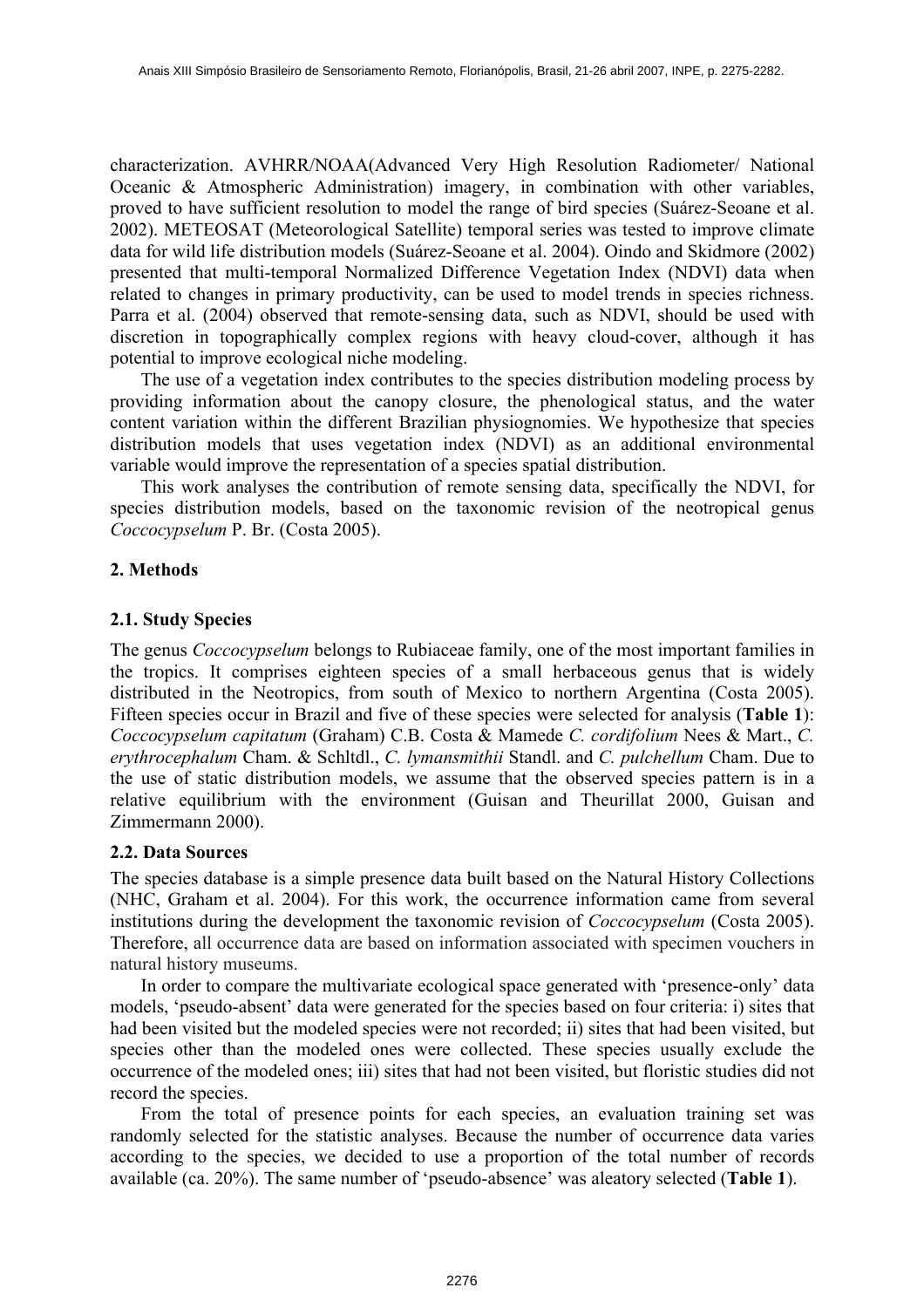|                                           | Training points | <b>Evaluation points</b> |         |
|-------------------------------------------|-----------------|--------------------------|---------|
| Studied species                           | Presence        | Presence                 | Absence |
| C. capitatum (Graham) C.B. Costa & Mamede |                 |                          |         |
| C. cordifolium Nees & Mart.               |                 | 16                       | 10      |
| C. erythrocephalum Cham. & Schltdl.       |                 |                          |         |
| C. lymansmithii Standl.                   |                 |                          |         |
| C. pulchellum Cham.                       |                 |                          |         |

**Table 1** – Number of training (presence) and evaluation points (presence/absence) for the *Coccocypselum* modeled species.

Occurrence data (presence and absence points) for the collections of five *Coccocypselum* Brazilian species were organized in geographical database, using the TerraView software (www.dpi.inpe.br/terraview). The OpenModeller (OM) was used to model the species distribution and generate Species Distribution Models (SDM). Although there are several algorithms available to model species distribution, OM works fully integrated to TerraView, facilitating data comparison and geographical analysis.

#### **2.3. Environmental Variables**

The environmental variables for the species distribution modeling were selected based on the knowledge that the general distribution of *Coccocypselum* genus is related to the conditions of humidity and altitudinal gradients (Costa 2005).

Raster grid data from temporal series of monthly temperature (maximum, mean and minimum) and precipitation, provided from the WorldClim project (Hijmans et al. 2005), characterized the climatic gradients over the Brazilian territory. Additionally, other nineteen bioclimatic variables, derived from the seasonal variation of temperature and precipitation, were used for the modeling process as well. Given that the collection of meteorological data over the Brazilian territory is very sparse, climate grids with 0.25 degrees of spatial resolution (approximately, 27.8 km at the Equator) were considered adequate to the work scale.

For the topographic characterization, Shuttle Radar Topography Mission (SRTM) images of elevation, slope and aspect were used (http://srtm.usgs.gov/index.html), with spatial resolution of 0.0083 degrees (approximately 1 km).

From AVHRR/NOAA-17 daily satellite images for the year of 2005 (from January to December), a time series of fortnightly NDVI mosaic images, were generated at Environmental Satellite Division (DSA), Weather Forecast Center and Climate Studies (CPTEC), at National Institute of Space Research (INPE). Instead of the 24 original NDVI images, we used the statistical characteristics of the image time series for the modeling: images of NDVI minimum, maximum, average and standard deviation. With this procedure, besides the volume data reduction, some noise effect from the mosaic images was minimized. An algorithm, using the Interactive Data Language (IDL) was written specifically to generate these images.

In order to evaluate the importance of the NDVI for species distribution, two sets of models were generated: one with only climatologic and topographic variables, and another with climatologic and topographic variables with NDVI images.

#### **2.4. Species Distribution Modeling**

For modeling species distribution with GARP, we used the "GARP with best subset" algorithm implemented at OpenModeller (http://openmodeller.cria.org.br/). **Table 2** presents the generic modeling parameters used for all species of *Coccocypselum* modeled. The number of occurrence data was different for each species, according to the data availability (**Table 1**).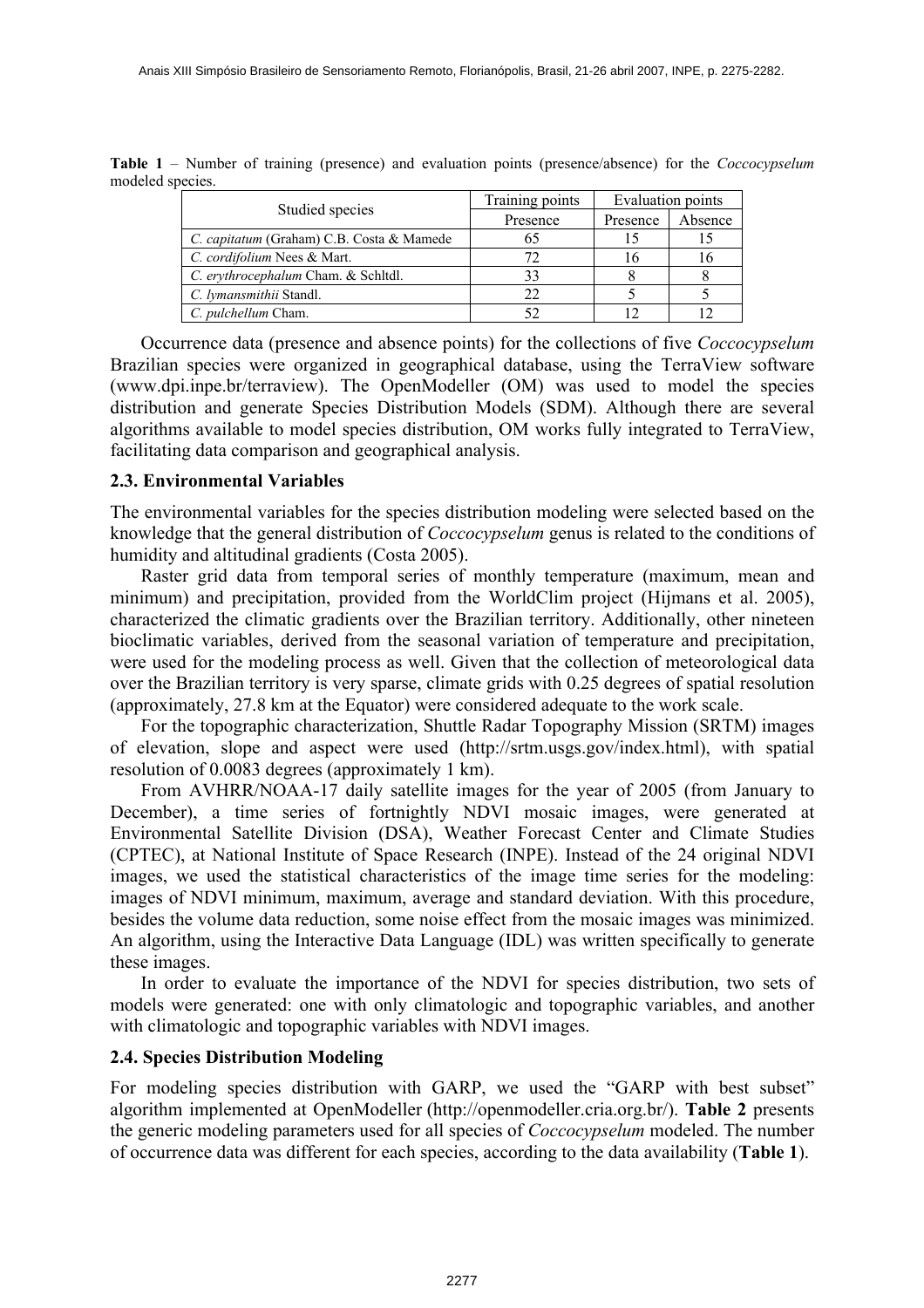| <b>Training Proportion</b>      | 0.7             |  |
|---------------------------------|-----------------|--|
| <b>Total Runs</b>               | 10              |  |
| Hard Omission Threshold         | 100             |  |
| Models Under Omission Threshold | 20              |  |
| <b>Commission Threshold</b>     | 50              |  |
| <b>Commission Sample Size</b>   | 10000           |  |
| Maximum Number of Threads       |                 |  |
| Max generations                 | 400             |  |
| Convergence limit               | 0 <sub>01</sub> |  |

**Table 2** – GARP specific parameters.

Since GARP uses a random approach for the rule sets and the predictions vary between runs (Anderson et al. 2003), ten models per species of *Coccocypselum* were generated. A final model, containing the summary of the ten models provided the potential distribution in percentage of each species.

## **2.5. Statistical Test**

The species distribution models generated including NDVI data, were statistically compared to correspondent distribution models, generated without NDVI data. Kappa statistic (Hudson and Ramm 1987) was used to evaluate if the models were different from what would be expected from a random classification. Kappa values close to 1 suggest a good agreement between the test and the reality, and values closer to 0 indicates that the result was just by chance. Negative values of Kappa indicate that a random approach would better fit than the classification results. The species distribution models were tested considering the presence and absence evaluation points as reality (truth). Given that results from the modeling are grids with values in percentage, indicating the potential distribution of each species, the threshold of 50% was applied to convert the values to presence and absence classes. Then, the confusion matrix to calculate Kappa statistics considered only 2 classes: presence and absence, for the evaluation points (reality) and the results of the models (test), for the models with and without NDVI images as environmental data.

The number of evaluation points of presence and absence were different between species, and small in some of then, making a parametric statistical analysis unfeasible. Alternatively, the Mann-Whitney test (Mann-Whitney 1947) was applied as non-parametric statistic to compare samples, therefore avoiding the normal distribution and equal variance assumptions of other parametric methods. The Mann-Whitney test, which estimates the U statistic, is almost as powerful as the t-test, and it works by ranking the two samples to examine how they are distributed in an ordered sequence. If there is a difference in the distributions of the two samples, the data from each of the samples will tend to cluster at the ends of the common sequence. The U statistic was tested against tabled values, using significance of 5%, for each number of samples.

## **3. Results**

From the NDVI time series, some noise was still persistent when generating the NDVI maximum image, mainly in the ocean (**Figure 1A-D**). The NDVI average image presented very homogeneous values, and it has to be interpreted together with the other images, particularly the NDVI standard deviation, when the main Brazilian biomes, as Amazon forest and "caatinga" can be distinguished.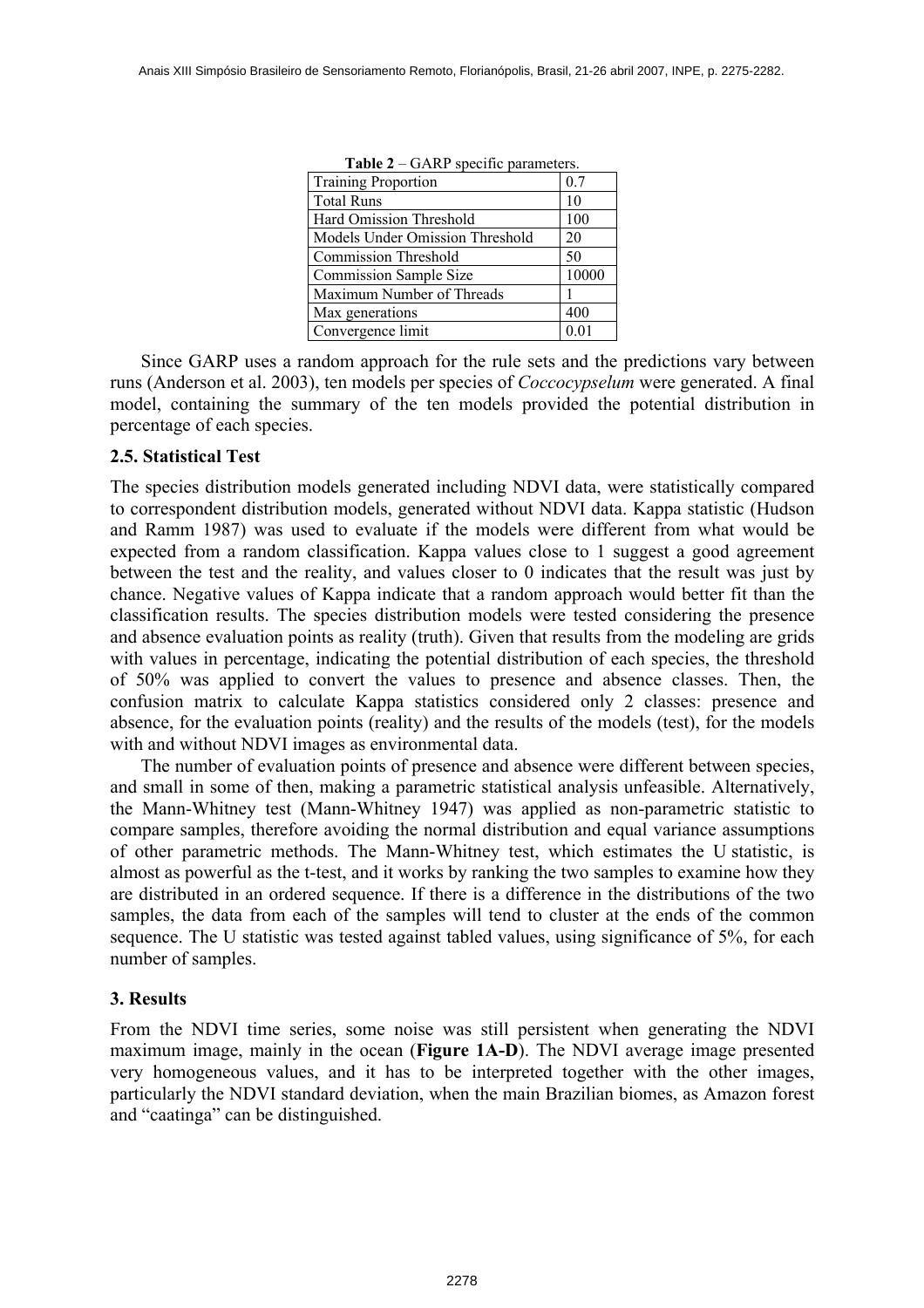

**Figure 1** - Images of Normalized Difference Vegetation Index (NDVI). A. Minimum B. Maximum C. Average D. Standard deviation, for 2005.

The species of *Coccocypselum* studied are predominantly found in wet forest, with most of its population located along rivers and wet places. The NDVI data incorporated to models can predict a relation between the species and an open or more forested physiognomy.

In the modeled distribution maps (**Figure 2**), light grey and yellow (class of 10 to 50%) represent unsuitable areas for the species, regions where it is very unlikely that the species in question would be found. In the zones in orange and red (class of 60 to 100%) the occurrence of the species is expected. The predicted distribution map resulting from the climatic and topographic variables and NDVI data reveals a more restricted pattern for all species of *Coccocypselum* studied. Two species (*C. capitatum* and *C. cordifolium*) present a wider distributional pattern. The other three species have a more restricted range and the models seem to be more accurate.

Although the usefulness of the environmental niche modeling when applied to biogeographical and conservation approaches has been contested (Araújo and Guisan 2006), the species distribution models shows a result consistent to the distributional observation found in the taxonomic study of the genus *Coccocypselum* (Costa 2005). As expected, the SDM showed a wider distributional pattern. However, the SDM can be improved by restricting the predicted ranges using expert drawn range maps and biogeographical regions information (Graham and Hijmans 2006).

For the Kappa analysis (**Table 3**), all species presented values higher than 0.5, indicating a relative good fit between the evaluation points (presence and absence) and the modeled species distribution (values higher or lower than 50% of potential distribution of occurrence). In other words, the models are better than a random classification of the species distribution. However, models fitted with NDVI data proved not to be superior to those fitted with climatic and topographical predictors only.

On the other hand, observing the results of the Mann-Whitney test (**Table 3**), only the models developed to *C. pulchellum*, *C. capitatum* and *C. cordifolium* differentiated statistically between the presence and absence occurrence data (significative at 5%). For *C. lymansmithii* and *C. erythrocephalum* the distribution model was not conclusive. This can be explained by the confined distribution of theses species and the low number of samples points, less than ten (see Stokwel & Peterson (2002) estimative for an ideal sample size for GARP analysis).

Comparing the species distribution models generated including NDVI data, they presented better results than the distribution models generated without NDVI data (smaller U statistic means better models). Despite the values were very similar, this results suggested an improvement when using NDVI as environmental variables in the modeling process.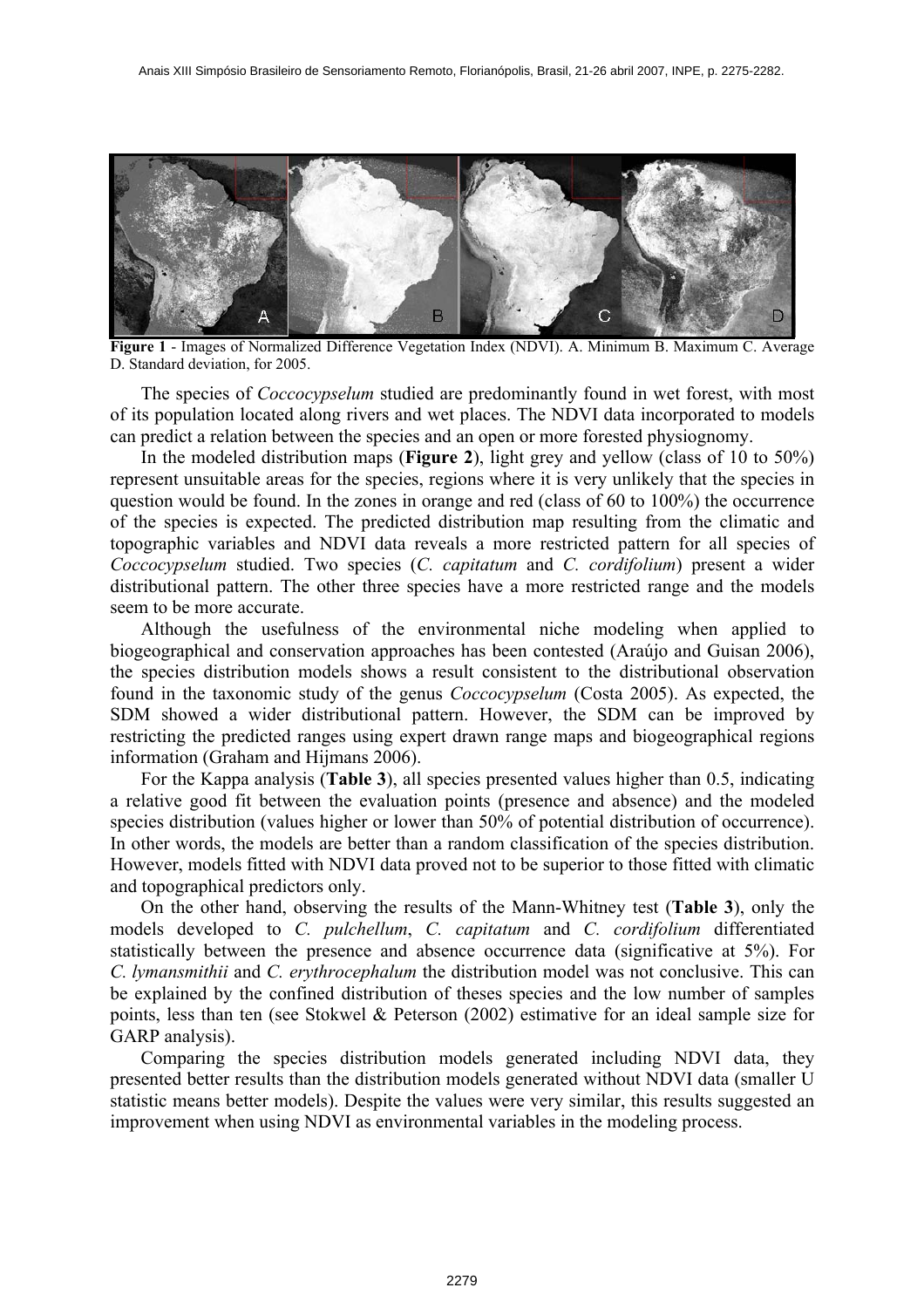

**Figure 2** – Map of predictive probabilities modeled with GARP with best subset. **A.** *C. cordifolium* modeled with climatic and topography data. **B.** *C. cordifolium* modeled with climatic, topography and NDVI data. **C.** *C. erythrocephalum* modeled with climatic and topography data. **D.** *C. erythrocephalum* modeled with climatic, topography and NDVI data. Presence (black) and absence (blue) evaluation data points

**Table 3** – Mann-Whitney and Kappa statistic for the species distribution models with and without NDVI images as environmental variable.

|                    | Kappa   |             | <b>Mann-Whitney (U Statistic)</b> |             |                                      |    |
|--------------------|---------|-------------|-----------------------------------|-------------|--------------------------------------|----|
| <b>Specie</b>      | no NDVI | <b>NDVI</b> | no NDVI                           | <b>NDVI</b> | <b>Critical value</b><br>$(a = 5\%)$ | N  |
| C. lymansmithii    | 0.8     | 0.8         | 7.5                               | 7.5         |                                      |    |
| C. erythrocephalum | 0.5     | 0.5         | 21.5                              | 22.5        | 12                                   | 8  |
| C. pulchellum      | 0.83    | 0.83        | $16*$                             | $15*$       | 37                                   | 12 |
| C. capitatum       | 0.6     | 0.53        | $55*$                             | $48.5*$     | 64                                   | 15 |
| C. cordifolium     | 0.75    | 0.56        | $46.5*$                           | $36*$       | 75                                   | 16 |

\* Significative value at 5%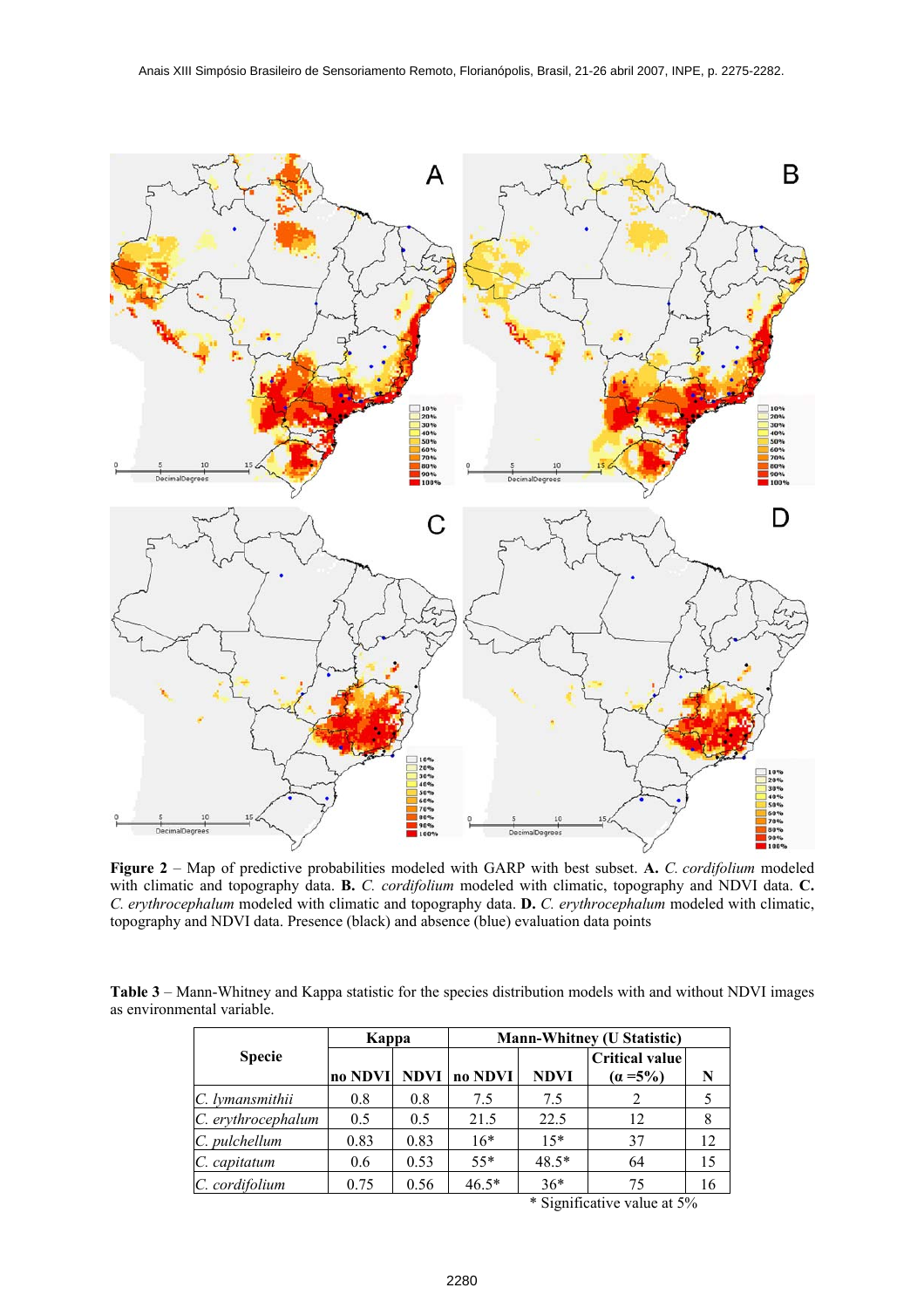### **4. Final comments**

This work provides environmental data of higher quality than usually is available for distribution modeling of plant species in Brazilian region. It presents a very robust statistical analysis of the models, since absent data were generated exclusively for this purpose. This approach is not frequent in the species distribution modeling analysis by the difficulty of having absence data.

The species distribution models generate by GARP indicates a potential presence of the species studied closely related to the known distribution of the species studied. The models for wide distribution species (*C. capitatum* and *C. cordifolium*), were more consistent to the real distribution then the restrict ones (*C. lymansmithii, C. erythrocephalum* and *C. pulchellum*).

This study illustrated the potential of incorporating NDVI data into large-scale models of plant species distribution. The NDVI data showed to have a potential application in ecological modeling approaches since slightly statistical differences were observed between the species distribution models. Even tough, the same approach should be applied over other species with higher sample size for more accurate analysis.

### **Acknowledgements**

The authors are particularly grateful to André de Souza (CPTEC/INPE) for the NOAA/NDVI images time series, to Sidnei Sant'anna (INPE/DPI) for the IDL algorithms to generate the NDVI statistic imagery, and Laércio Namikaua (INPE/DPI) for the English revision.

### **References**

Anderson, R. P., Gómez-Laverde, M., Peterson, A. T. Geographical distributions of spiny pocket mice in South America: insights from predictive models. **Global Ecology & Biogeography**, v. 11, p. 131–14, 2002.

Anderson, R. P., Lew, D., Peterson, A. T. Evaluating predictive models of species' distributions: criteria for selecting optimal models. **Ecological Modelling**, v. 162, p. 211–232, 2003.

Araújo, M. B. & Guisan, A. Five (or so) challenges for species distribution modeling. Journal of Biogeography, v. 33, p. 1677–1688, 2006.

Austin, M. P. Spatial prediction of species distribution: an interface between ecological theory and statistical modeling. **Ecological Modeling**, v. 157, p. 101-118, 2002.

Austin, M. P., Nicholls, A. O., Doherty, M. D., Meyers, J. A. Determining species response functions to an environmental gradient by means of a b-function. **Journal of Vegetation Science**, v. 5, p. 215-228, 1994.

Bonaccorso, E., Koch, I., Peterson, A. T. Pleistocene fragmentation of Amazon species' ranges. **Diversity and Distributions**, v. 12, 157–164. 2006.

Congalton, R. G. A review of assessing the accuracy of classifications of remotely sensed data. **Remote Sensing of Environment**, v. 37, n. 1, p. 35-46, 1991.

Costa, C. B. **Revisão taxonômica de** *Coccocypselum* **P. Br. (Rubiaceae).** 2004. 133p. Ph.D. dissertation, University of São Paulo, São Paulo, Brazil. 2005.

Graham, C. H., Hijmans R. J. A comparison of methods for mapping species ranges and species richness. **Global Ecology and Biogeography**, 2006.

Graham, C. H.; Ferrier, S.; Huettman, F.; Moritz, C.; Peterson, A. T. New developments in museum-based informatics and applications in biodiversity analysis. **TRENDS in Ecology and Evolution** v. 19, n. 9, p. 497- 503, 2004.

Guisan, A., Theurillat, J.-P. Equilibrium modeling of alpine plant distribution: how far can we go? **Phytocoenologia**, v. 30, p. 353–384, 2000.